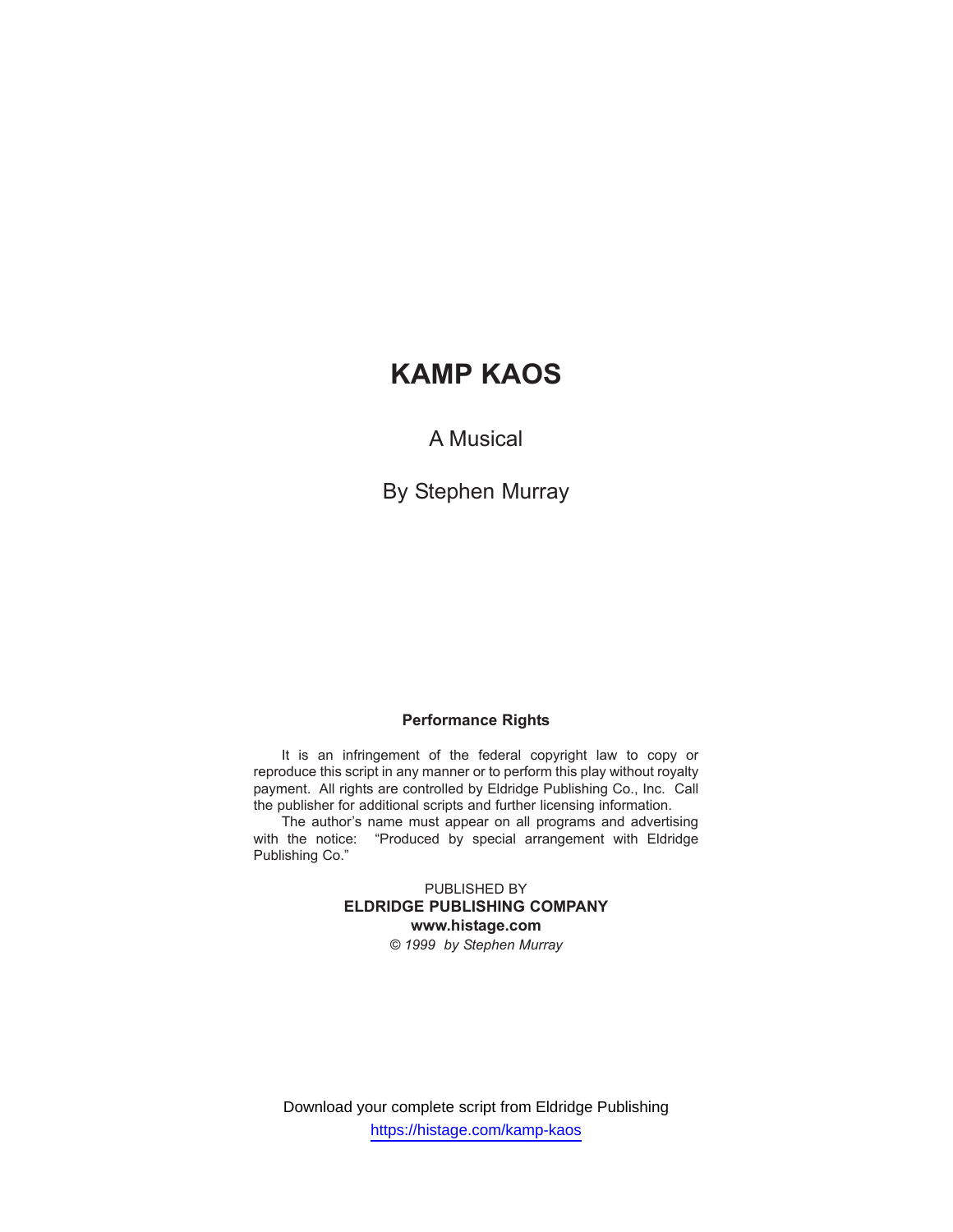## **STORY OF THE PLAY**

Confusion and fun are the business of the day at Kamp KAOS – a summer camp that boasts its own 12-watt radio station. It's opening day at the camp and director Wally Schneider is already in trouble: the mortgage is due, the world's wealthiest woman wants to buy the camp, the county health inspector is coming and the mysterious weather phenomenon El Gordo has brought a migration of mice! It's up to the wacky gang of counselors and campers to save the day when Wally eats cheese laced with sedative.

This one-set musical can easily expand or contract to the number of actors available. The otherwise rock-and-roll tinged score includes a contrapuntal march; the Gilbert-and-Sullivanesque "Wally's Life Story"; the waltz to greed, "Give Me More"; a "hat and cane" vaudeville tune about practical jokes; a ghost story, and the rousing "Save the Day."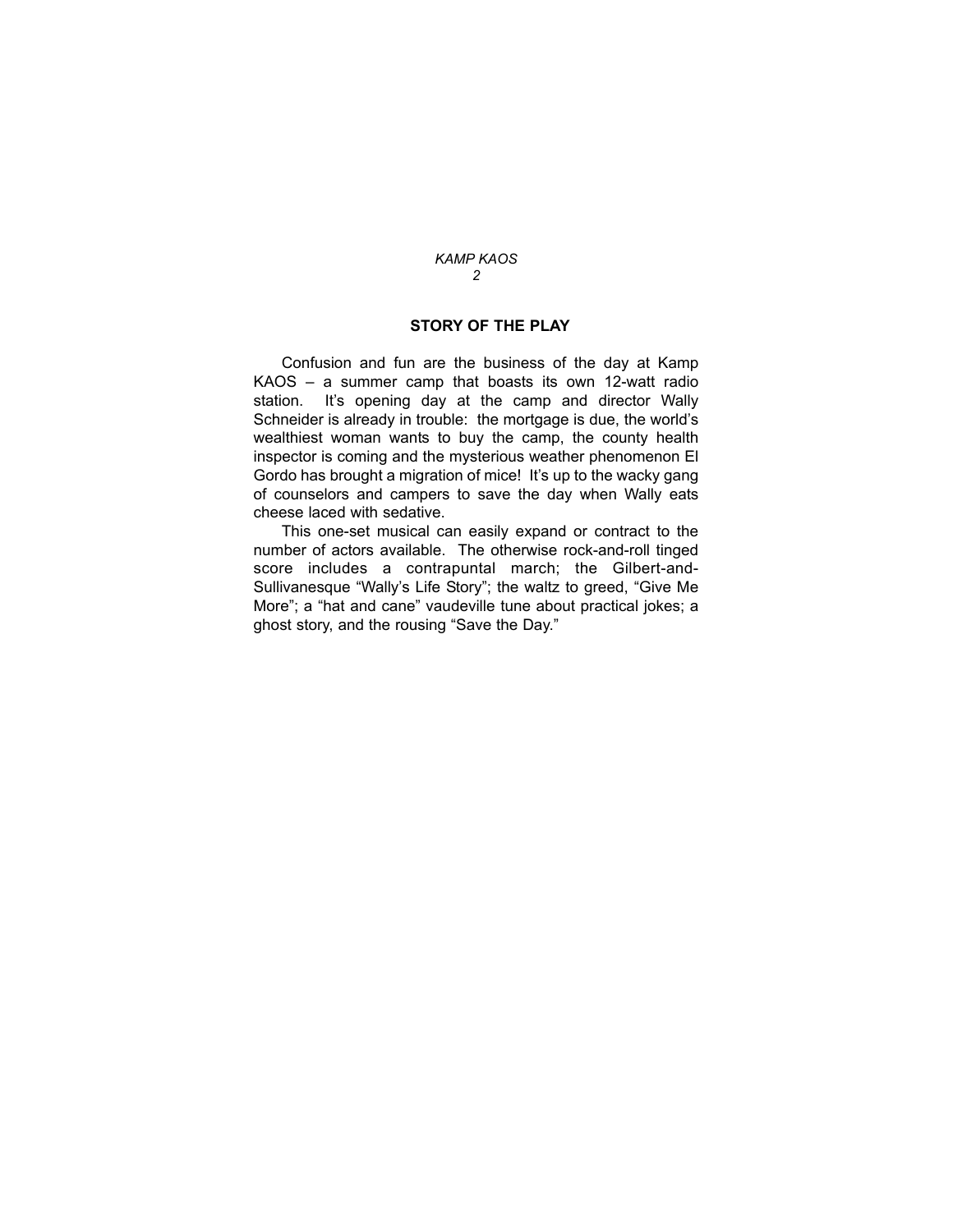#### **CAST OF CHARACTERS (3 m, 9 w, 3 f)**

WALLY SCHNEIDER: Camp director, middle-aged man, should wear floppy summer hat, glasses, mustache, whistle around the neck, and have a bit of a belly.

NATALIE POTTER: 20 years old, head counselor.

SANDY GREENPEACE: Camp cook, animal rights activist.

NAOMI: Nerdy counselor.

LINDA: Counselor who likes to tell ghost stories.

RICKY (or Rikki): Counselor who enjoys practical jokes.

MARTIN: A hungry counselor, always carrying a snack.

JANICE: A camper who wants to be a radio DJ.

JASON: A camper who enjoys practical jokes.

MELISSA: A camper who worries about everything.

WENDY: A camper afraid of mice.

LUCINDA SCORCH: The world's richest woman.

BODYGUARD 1: Rather stupid assistant to Lucinda.

BODYGUARD 2: Another dim-witted assistant to Lucinda.

AGNES STONEBOTTOM: The Stern County Health Inspector.

- COUNSELORS: Lines have been indicated for C1-C9 (C for Counselor). These can be assigned or distributed at the discretion of director. Performers should be encouraged to name their role and develop a character.
- CAMPERS: Lines have been indicated for K1-K14 (K for Kid). These can be assigned or distributed at the discretion of director. Performers should be encouraged to name their role and develop a character.

**ACT I: Early in the morning. ACT II: Early in the afternoon.**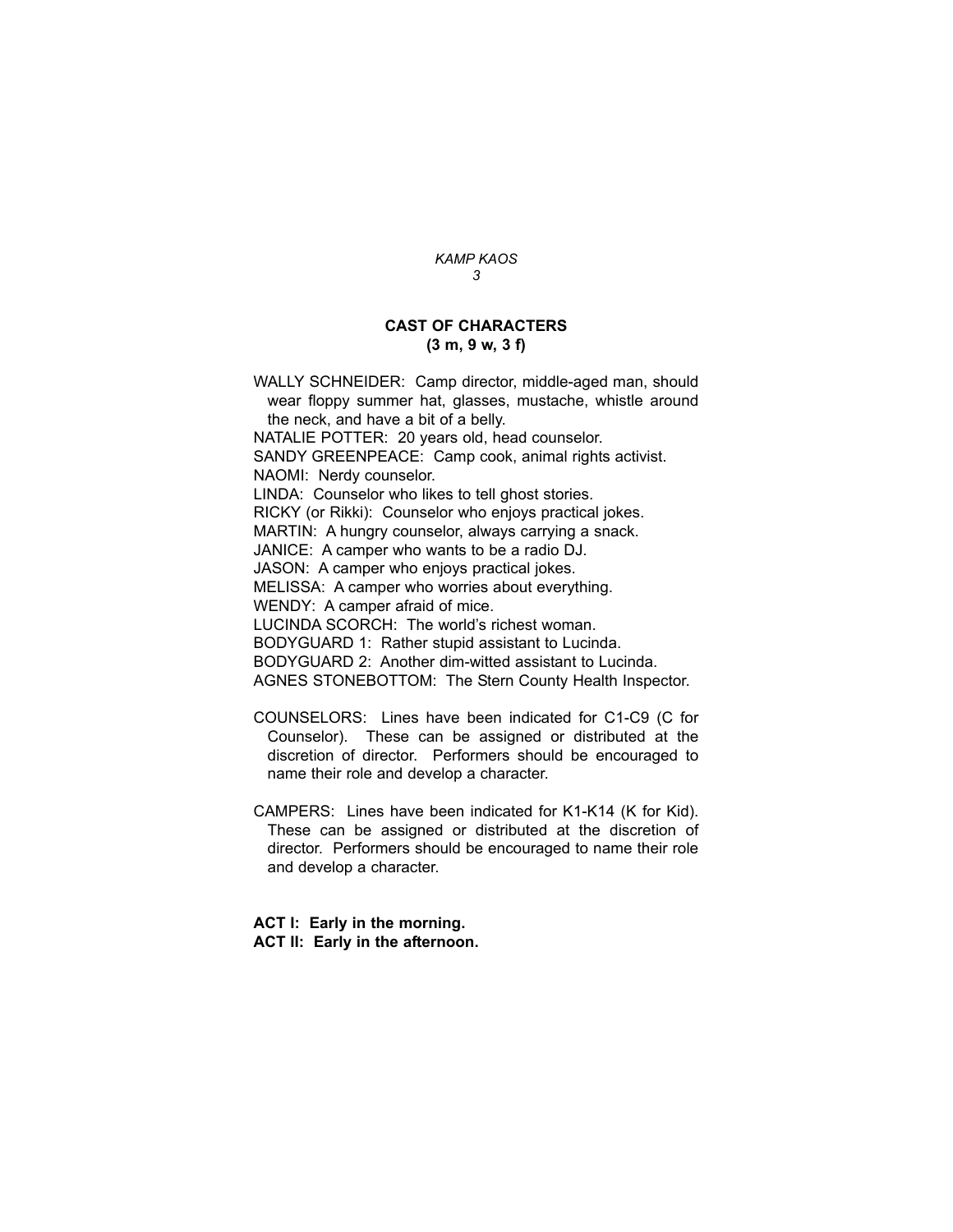## **SONGS**

## **Act I**

| 1. Kamp KAOS All                  |  |
|-----------------------------------|--|
| 2. Camp March Campers, Counselors |  |
| 3. Wally's Life Story Wally, All  |  |
| 4. I Want to Be a Radio DJ Janice |  |
| 5. Give Me More Lucinda           |  |
| 6. Be Nice to the Mice Sandy      |  |
| 7. Practical Jokes Ricky, Jason   |  |
| 8. Wally, Wake Up! All            |  |
|                                   |  |

# **Act II**

| 10. We Need a Plan Counselors             |  |
|-------------------------------------------|--|
| 11. Ernie the Kid Linda, Campers          |  |
| 12. Agnes' Theme Instrumental             |  |
| 13. Save the Day Campers                  |  |
| 14. Save the Day reprise Instrumental     |  |
| 15. Back to the Business of Having FunAll |  |
|                                           |  |

*A special rehearsal/performance CD is available for this show. Please call Eldridge Publishing at 1.800.HI.STAGE to order.*

*(See end of book for additional production notes.)*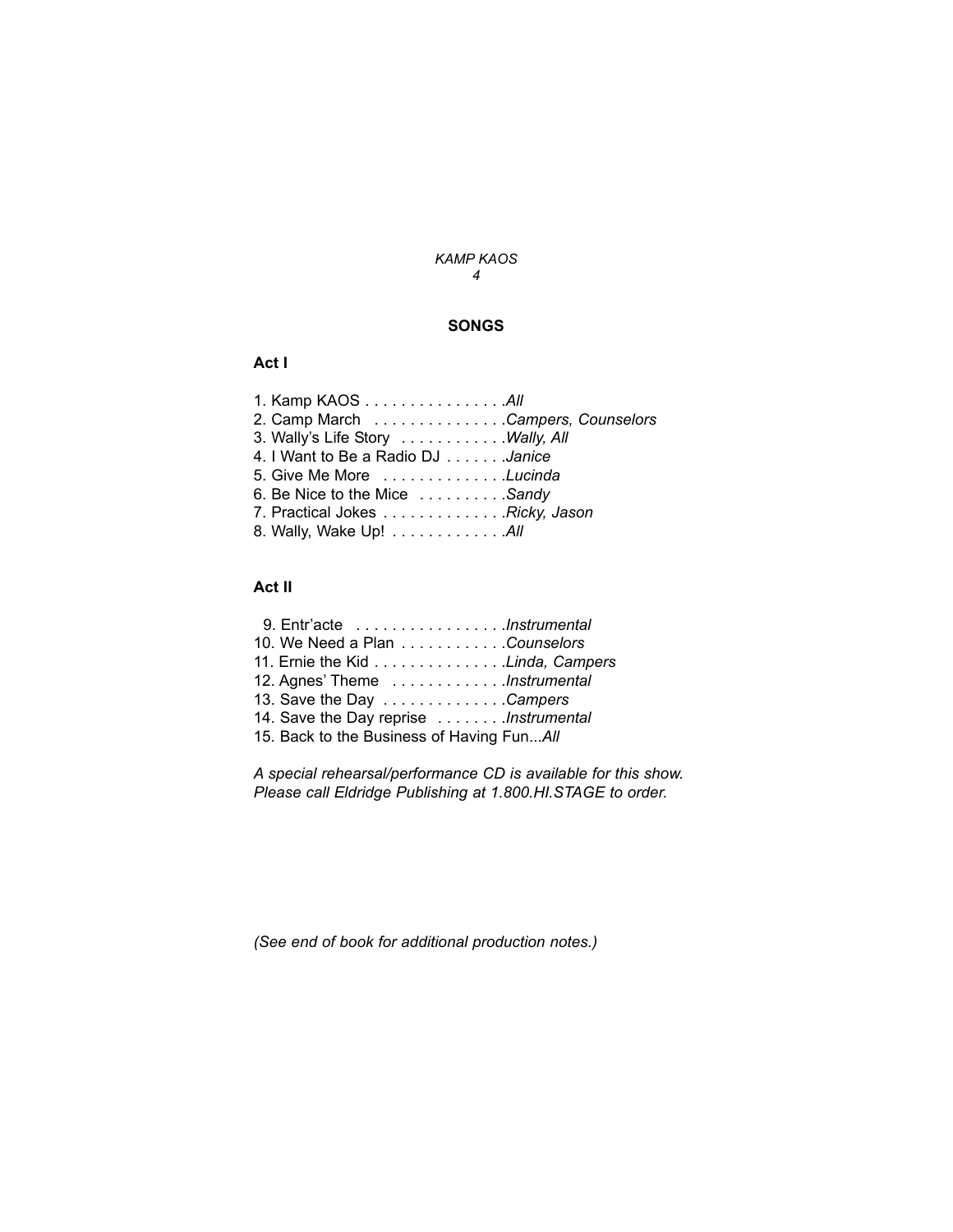### **ACT I**

*(AT RISE: The main cabin of Kamp KAOS. Early morning. WALLY enters and sits at a table with microphone and radio equipment. He puts on a set of headphones, takes a deep breath and begins to speak with a large "radio voice.")*

WALLY: Good morning, everyone! It is 6 a.m. and radio K-A-O-S, 470 am, now begins its broadcast day. I know all you camp counselors for Kamp KAOS have your alarm clock radios set to this frequency, so it is my duty to inform you to get up and report to our first staff meeting of the summer at 6:15. Those crazy campers arrived last night and we have a full day of activities ahead. In national news, the world's richest woman, Lucinda Scorch, has come up with a foolproof plan to own the team that wins next year's world series. Ms. Scorch plans to buy every team in major league baseball, therefore guaranteeing her the winner. Good thinking, Lucinda. Our weather report has the current temperature at 65 degrees Fahrenheit; in Celsius that's … uh … well, you figure it out; I'm not a math teacher. The forecast calls for a sunny day ahead for the first day of camp. However, the mysterious El Gordo winds have been causing trouble locally. The El Gordo phenomenon occurs only once every 37 and a half years and has been blamed for strange animal migrations, extra high tides, mismatched socks, and static cling*.* Now sit back and relax as we play a special treat for you. It's the National Marimba and Kazoo Orchestra playing Verdi's opera, "Aida," in its entirety. *(WALLY presses "play" on a tape deck. The music for Song #1, "Kamp KAOS," starts playing.)* Good grief, that's not the right music! *(WALLY tries to turn it off, but the music continues.)* Oh, no!

*(Sleepy COUNSELORS and hyper CAMPERS enter and sing. Counselors can be carrying camp equipment, canoe paddles,*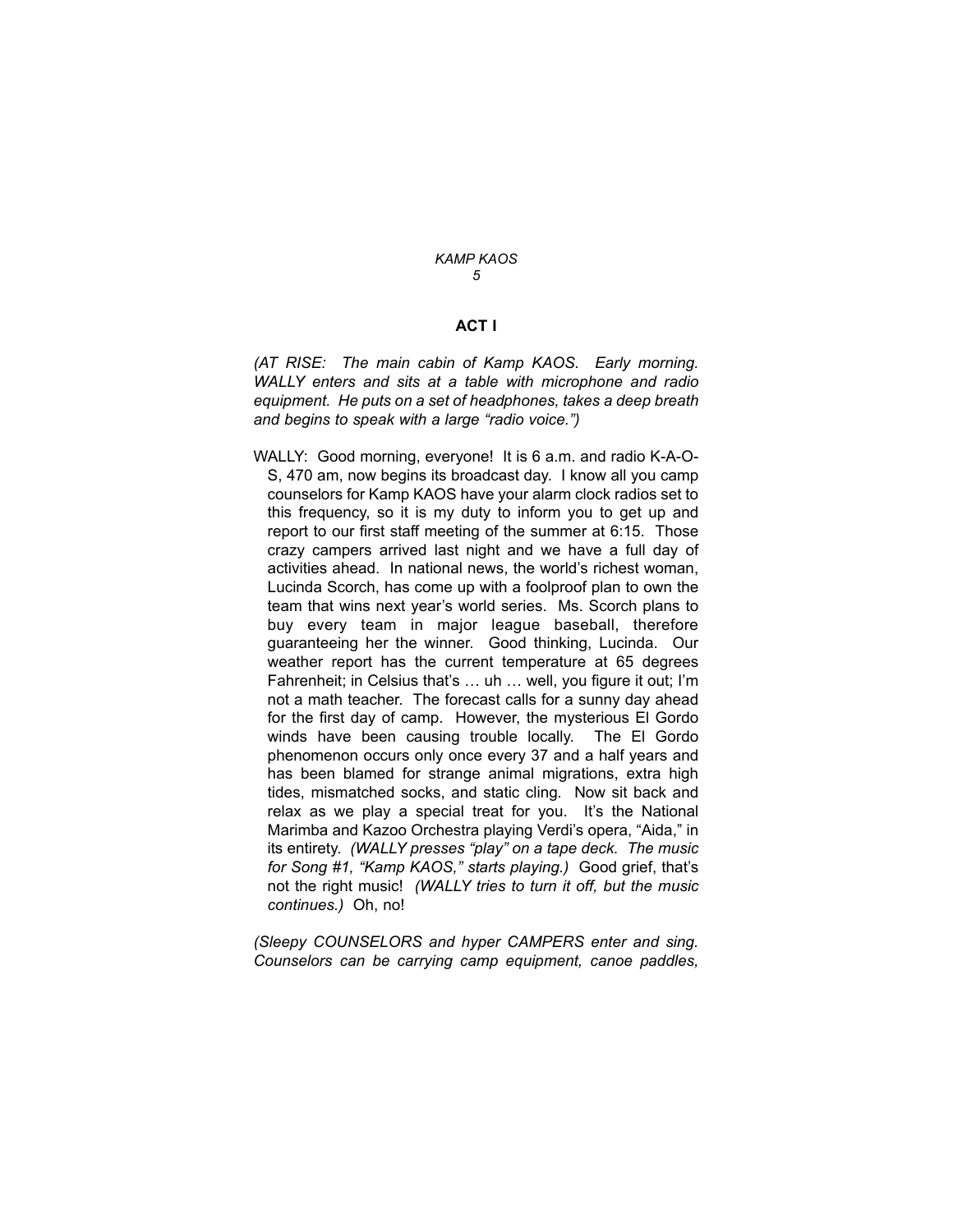*bows and arrows, life preservers, boxes, shovels, clipboards. Campers can bring in backpacks, canteens, binoculars, badminton racquets, volleyballs and other equipment. JASON should be seen waving a pair of boxer shorts in the air as he is chased by another camper. There should be lots of frivolous mayhem going on during the song.)*

#### **SONG: KAMP KAOS**

COUNSELORS: *(Sing.)* 

SUMMERTIME, AND THE LIVIN' IS CRA-YAY-ZEE. GOTTA GET AWAY, FIND A PLACE TO STAY, VERY FAR AWAY.

CAMPERS: *(Sing.)* 

SUMMERTIME, AND IT'S DRIVING ME CRA-YAY-ZEE. TIME FOR EVERYONE TO HAVE SOME FUN IN THE SUMMER SUN.

ALL: *(Sing.)* 

KAMP KAOS … KAMP KAOS IT'S OUR DESTINATION FOR SUMMER VACATION, KAMP KAOS. KAMP KAOS … KAMP KAOS A PLACE THAT'S WACKY AND WILD WHERE YOU CAN SEND YOUR CHILD. KAMP KAOS.

COUNSELORS: *(Sing.)* 

SUMMERTIME, AND MOSQUITOES ARE FLY-YI-ING BUZZING OFF THE GROUND, FLYING ALL AROUND, IT'S A SUMMER SOUND.

CAMPERS: *(Sing.)* 

SUMMERTIME, AND WE'RE ALL ON VACA-YAY-SHUN. SCHOOL IS FAR AWAY EVERY SUMMER DAY, SO WE SHOUT HOORAY.